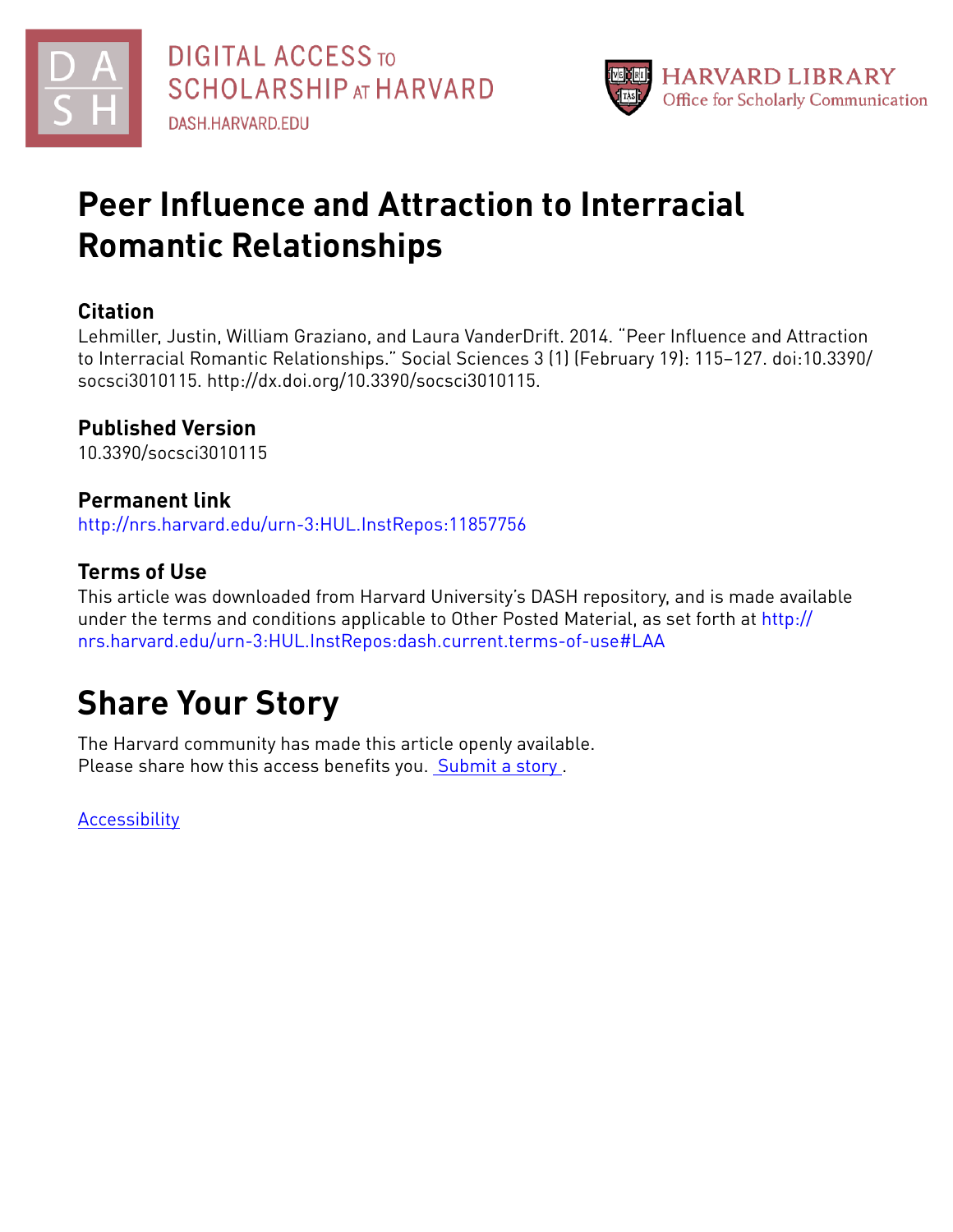

**ISSN 2076-0760**  www.mdpi.com/journal/socsci

*Article* 

# **Peer Influence and Attraction to Interracial Romantic Relationships**

<code>Justin J. Lehmiller  $^{1,\ast},$  William G. Graziano  $^2$  and Laura E. VanderDrift  $^3$ </code>

- 1 Department of Psychology, Harvard University, 33 Kirkland Street, Cambridge, MA 02138, USA
- 2 Department of Psychological Sciences, Purdue University, 703 Third Street, West Lafayette, IN 47906, USA; E-Mail: graziano@purdue.edu
- 3 Department of Psychology, Syracuse University, 410 Huntington Hall, Syracuse, NY 13244, USA; E-Mail: lvanderd@syr.edu
- **\*** Author to whom correspondence should be addressed; E-Mail: justin.lehmiller@gmail.com; Tel.: +1-617-496-2354.

*Received: 27 November 2013; in revised form: 14 January 2014 / Accepted: 6 February 2014 / Published: 19 February 2014* 

**Abstract:** The present research examined the effect of social influence on White, heterosexual individuals' attraction to targets of varying races (White *vs.* Black) in two college student samples from the United States (one that leaned politically liberal and one that leaned politically conservative). Using a within-subjects experimental design, participants were given artificial peer evaluation data (positive, negative, or none) before providing ratings of attractiveness and dating interest for a series of targets. In both samples, positive information was associated with greater levels of attraction and dating interest than negative information, regardless of target race. Within the conservative sample, participants reported greater attraction toward and more dating interest in White targets relative to Black targets, while in the liberal sample, participants' ratings of targets did not significantly differ from one another. These findings suggest that social influence can affect perceptions of attractiveness even in very different political climates.

**Keywords:** interracial relationships; social influence; attraction; conservatism; prejudice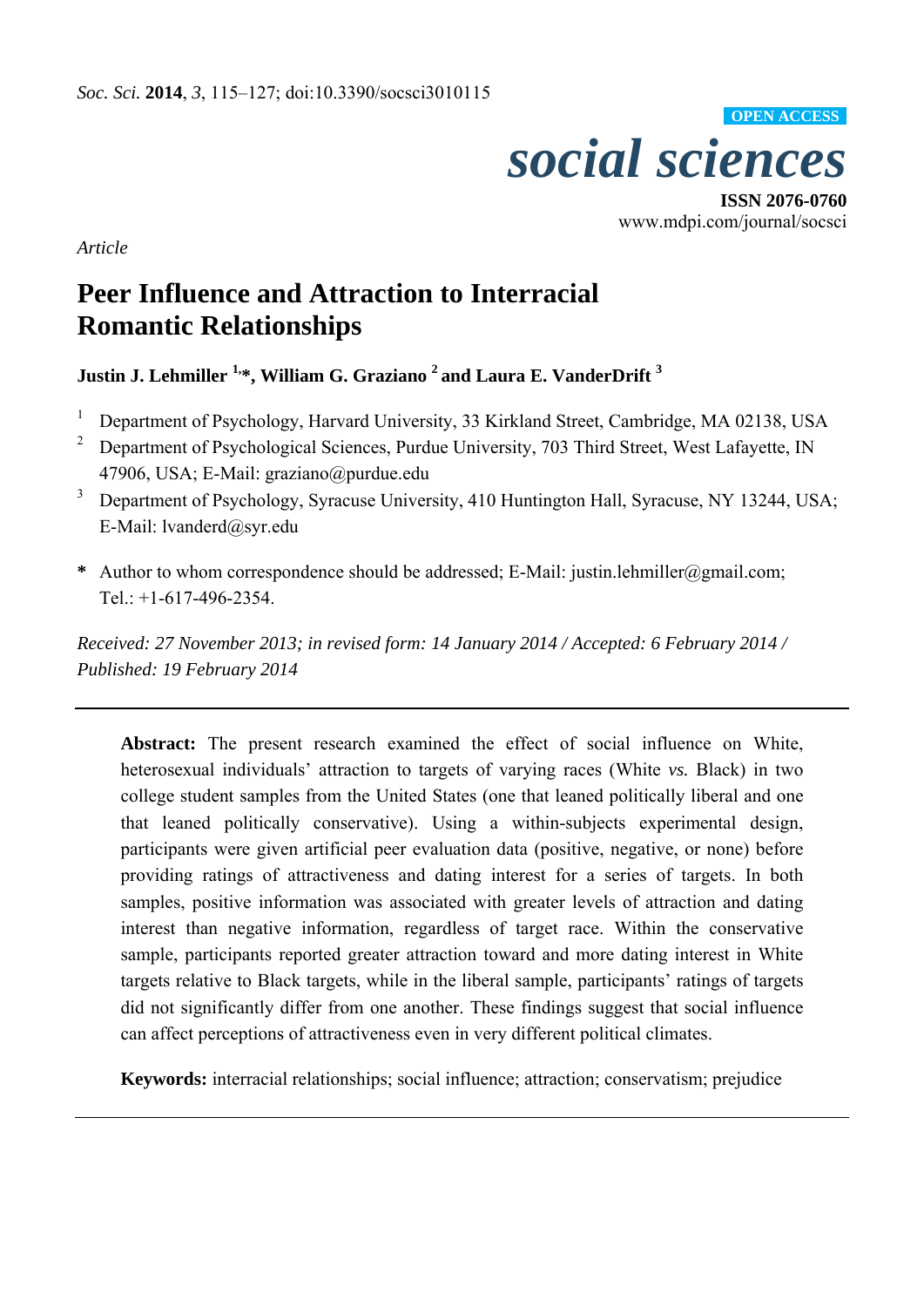# **1. Introduction**

Interracial marriage has reached an all-time high in the United States, with couples of different racial backgrounds now making up 8.4% of all marriages [1]. For comparison purposes, this is nearly triple the rate from 1980. Despite the fact that interracial relationships are increasingly common, a large segment of the population still opposes them. For instance, a recent, nationally representative survey found that approximately two out of every five Americans reported that they would not be comfortable with a family member marrying someone of another race [1]. Consistent with this, members of interracial couples frequently report high levels of perceived disapproval from family, friends, and society at large as a result of their relationship [2] and, importantly, this disapproval predicts future breakup [3]. Although many factors may contribute to disapproval of interracial dating, political variables appear to play a prominent role. As some support for this idea, not only is political conservatism associated with less interest in dating outside of one's race [4,5], but the lowest rates of interracial marriage tend to occur in the most politically "red" states [1].

To date, most of the research examining interracial relationships has focused on people's attitudes toward them and the outcomes associated with such involvements. As a result, we know surprisingly little about how these relationships actually develop or what attracts people to partners of different races in the first place (save for a few exceptions [4–6]). The goal of the present research was to study two variables that may affect romantic attraction in the context of interracial relationships: social influence and political climate. By exploring both the independent and interactive effects with these variables, we can potentially develop a better understanding of when and why attitudes toward this important social issue are likely to change.

# *1.1. Social Influence, Political Context, and Attraction Processes*

Researchers have found social influence to be a reliable factor influencing perceptions of how people view potential romantic partners [7–9]. For instance, one study found that both male and female participants' perceived desirability of a potential romantic partner was influenced by peer evaluations of several features of the target, including physical attractiveness, expressiveness, and earning potential [8]. Specifically, participants reported greater attraction to romantic targets when their peers had evaluated those targets as being attractive, highly expressive, and having great earning potential; when peer evaluations of the target were low on these characteristics, participants found the target less attractive. In another set of studies, it was found that peer influence affected participants' judgments of a target's physical attractiveness and dating desirability [9]. For instance, compared to a no information control condition, both male and female participants who were led to believe that their peers had evaluated a prospective romantic target positively expressed more interest in dating the target; when peers evaluated the target negatively, participants' dating interest decreased (Study 4). Taken together, the research in this area suggests that social influence processes play an important role in the development of initial attraction.

To date, the effect of peer influence has only been examined with regard to socially normative targets (*i.e.*, targets that were of similar race and age to the participants). Consequently, it is unclear how far social influence goes in affecting attraction judgments. Specifically, it has yet to be established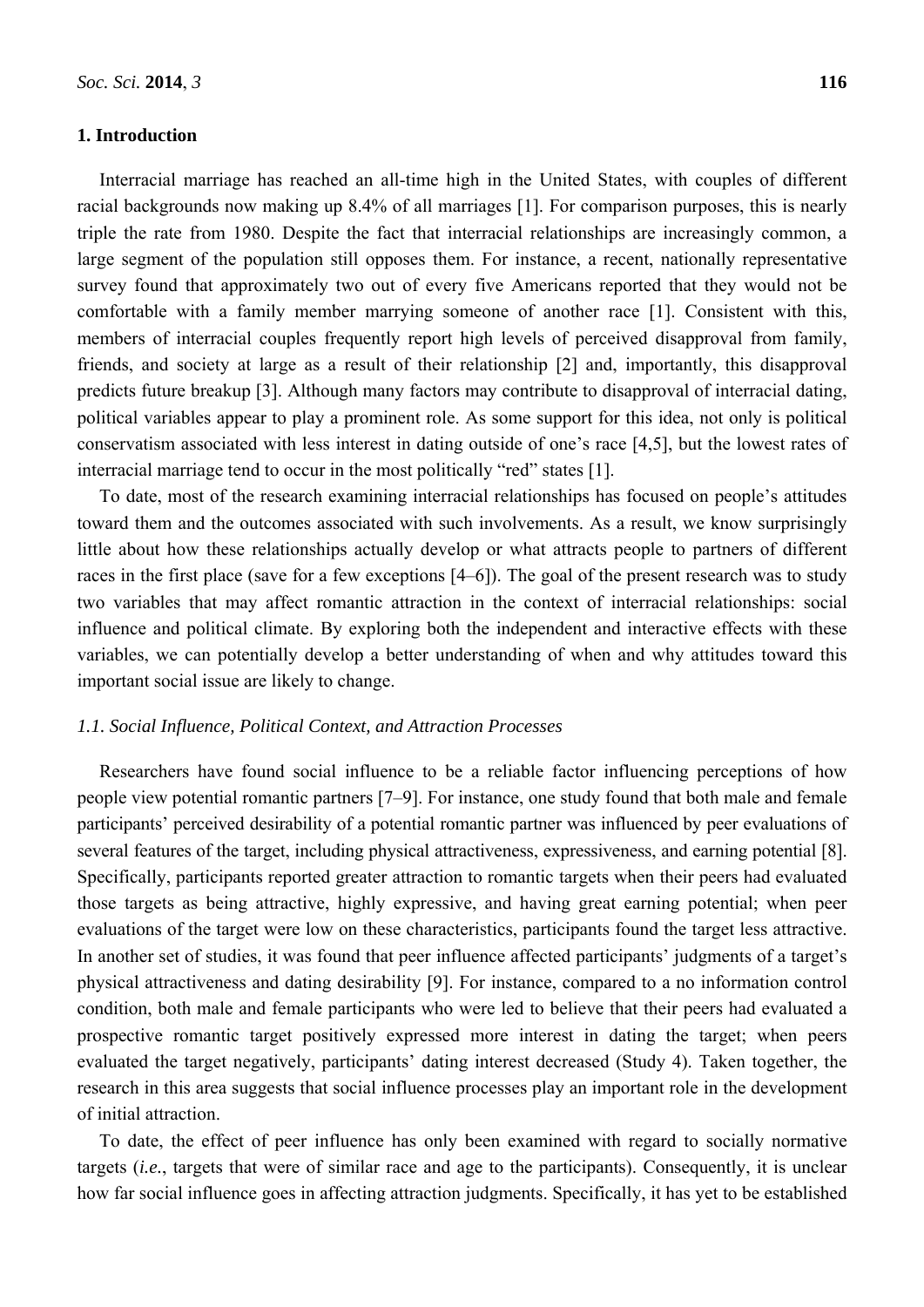whether peer influence extends to perceptions of targets of a different race, or targets whose demographic characteristics vary in other ways. On the surface, it might seem intuitive that the effects of social influence would replicate in such cases. However, attraction processes may be fundamentally different when it comes to starting nontraditional relationships. For instance, in the case of interracial relationships, recent research has shown that political orientation is a strong predictor of desire to date someone from another race [5]. Specifically, White conservatives' desire for Black romantic partners is significantly lower than that of White liberals. This may be because conservatism is a component of "symbolic racism", a belief system centered around the idea that discrimination is no longer an issue for Blacks, that Blacks are too demanding, and that they get more than they deserve [10]. Of course, this is not meant to imply that all or even most conservatives are inherently racist. There may be other factors at play in explaining the link between conservatism and low interracial dating desire other than prejudice, such as reduced intergroup contact. Either way, it is clear that variables related to politics and prejudice should not be ignored in the context of interracial dating and we propose that such factors might moderate any potential effect of social influence on attraction to members of different races.

## *1.2. The Present Research*

We conducted an experiment to examine the effect of social influence on attraction toward and interest in prospective interracial romantic partners, but also to explore whether these effects might be moderated by socio-political context and individual differences in prejudice. Using a within-subjects design, we manipulated social influence by presenting participants with either positive, negative, or no peer evaluation data before they provided ratings of attractiveness and willingness to date for several targets who varied in race (*i.e.*, White *vs.* Black). To evaluate the potential moderating role of political climate, we collected data from two independent samples: students attending college in a politically conservative U.S. state, and students attending college in a politically liberal U.S. state. We then examined whether the social influence manipulation exerted different effects in each sample. We also assessed participants' own anti-Black attitudes for exploratory purposes in order to determine whether individual differences in racism would moderate the effects of social influence in a similar way.

# *1.3. Hypotheses*

Consistent with research indicating that social influence affects attraction to socially normative targets [8,9], we hypothesized that social influence would also affect attraction toward and interest in dating different-race romantic targets. Specifically, we predicted that when participants were presented with positive peer evaluation data (*i.e.*, when participants believed that their peers found a given target to be attractive), attraction and dating interest ratings would be higher than when negative information was given (*i.e.*, when participants believed that their peers found a given target to be unattractive). When given no peer evaluation data, we tentatively expected attractiveness and dating interest ratings to fall in between the positive and negative conditions. We also predicted that this pattern of results would hold for both same and different race targets, (*i.e.*, positive and negative social influence should affect Black and White targets in a similar way).

In light of previous research linking political orientation to interracial dating desire [4], we predicted a sample by target race interaction such that within the more conservative sample, a general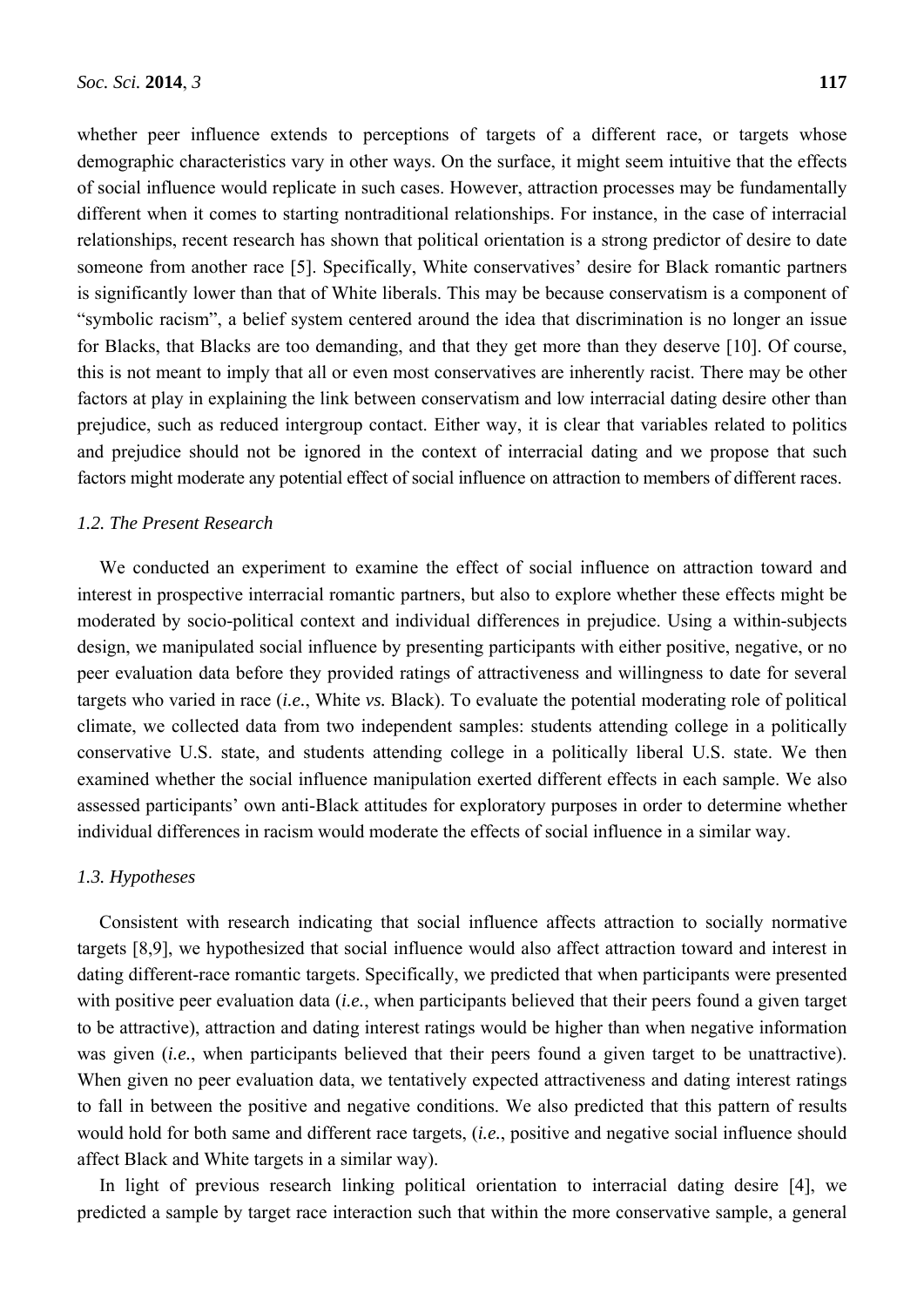prejudice effect should emerge in which participants would express more interest in dating same race targets than different race targets, irrespective of social influence condition. Within the more liberal sample, no such prejudice effect was expected, meaning that participants should rate same and different race targets as being of approximately equivalent attractiveness.

Furthermore, we hypothesized that a local social influence manipulation would not necessarily overcome broader social pressures against interracial dating or individual differences in racism. In other words, living within a socio-political context that has historically been opposed to interracial unions may make it more difficult to alter people's attitudes on this issue with a single experimental manipulation. Thus, we predicted a sample by social influence interaction, such that the social influence effects were expected to be more potent in the liberal sample than in the conservative sample. In other words, the positive and negative peer evaluation data should have more of an effect on attractiveness ratings in the liberal sample because participants from a conservative context may be more resistant to social influence attempts, particularly those that counter the prevailing social trends (in this case, positive peer evaluation data for racial minority targets).

## *1.4. Context of the Present Research*

The current study focused specifically on White, heterosexual individuals' attraction toward and interest in dating targets of the other sex that were either White or Black. We focused on individuals with a heterosexual orientation here because our experience recruiting non-heterosexuals from college student subject pools typically yields insufficient numbers to examine them as an independent group, and this was indeed the case with both samples collected for the present research (only six non-heterosexuals were present in both samples combined). We opted to exclude these participants rather than collapse across sexual orientation because gay and lesbian couples appear to have different attitudes toward interracial dating. As some evidence of this, recent census data has found that gay couples are more likely to have an interracial composition than their heterosexual counterparts [11].

The racial context of the present research was restricted for similar reasons. For one thing, the student subject pools we had access to were disproportionately White, which meant that we were unable to recruit a sufficiently sized sample of any one racial minority group (for instance, only seven Black participants were present across both samples combined). Thus, we restricted our final sample to White participants because they were the only group for which we had enough statistical power to conduct analyses, not because they are the most interesting or even the most likely group to date interracially. We also opted to focus specifically on White-Black relationships because this pairing is the most relevant to existing research in this area [4] and also because it is often regarded as the ultimate taboo in interracial dating within the United States [12], the country in which this research was conducted.

## **2. Methods**

#### *2.1. Participants*

College undergraduates from introductory psychology courses were recruited for a study of "social perceptions" at two large, public universities, each of which is the sole land grant university in its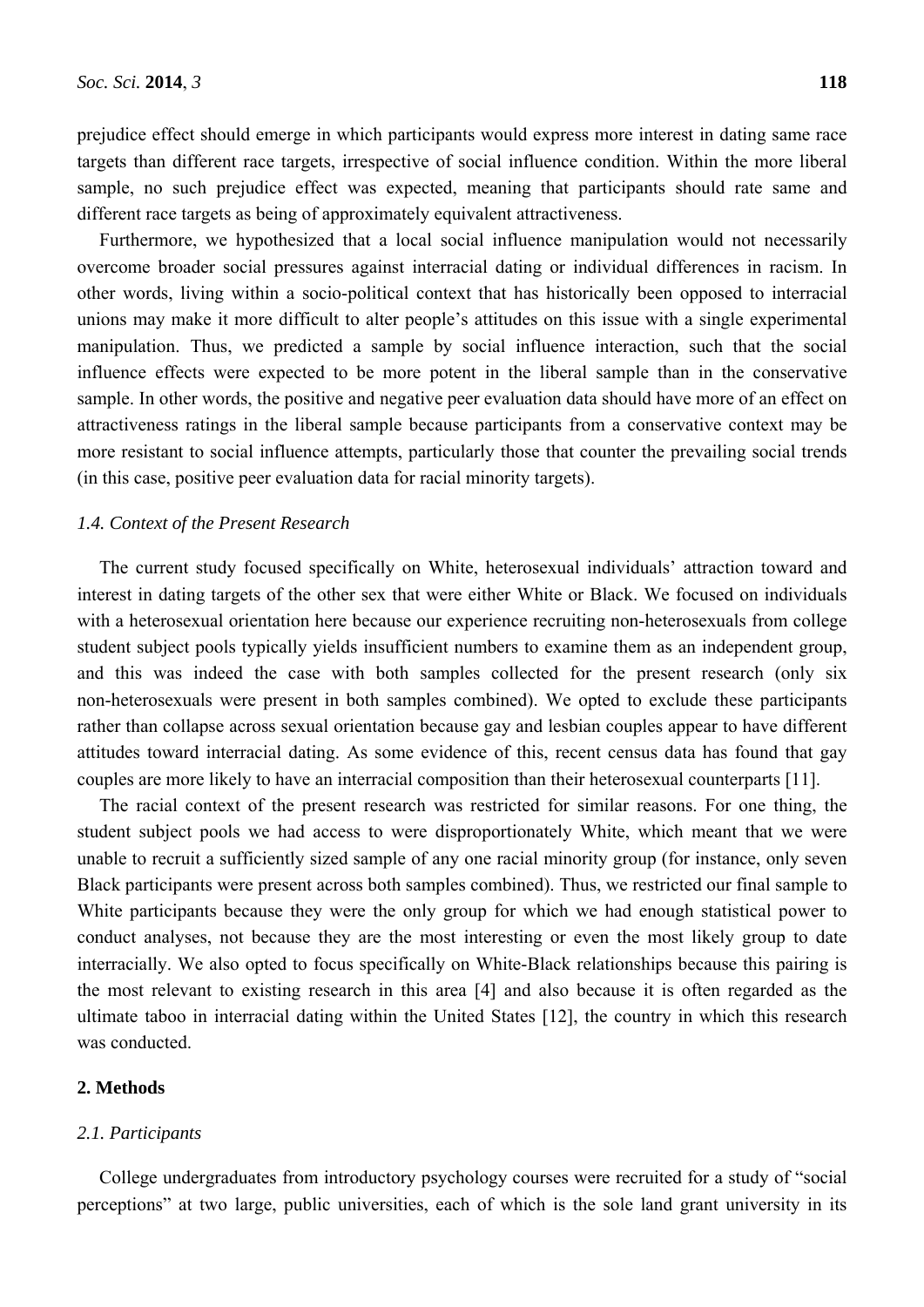respective state (meaning that the vast majority of students are from that state). The first sample  $(N = 102)$  was collected in a state (Indiana) that is generally regarded as politically conservative. Most politicians elected in the state are Republican, including the governor and the majority of the state's Congressional delegation at the time of data collection. The second sample  $(N = 152)$  was collected in a state (Colorado) that tends to lean liberal and elects more Democratic candidates, including the governor and the majority of the Congressional delegation at the time of data collection. It is also worth noting that the percentage of new marriages that are interracial is almost twice as high (18.5%) in the more liberal state than in the more conservative state (10% [1]). Of course, this should not be taken to mean that all participants in the first sample (hereafter referred to as the "conservative sample") were necessarily conservative, just as not all participants in the second sample (hereafter referred to as the "liberal sample") were inherently liberal. In describing these samples as conservative and liberal we are simply seeking to label the broader political climate, not the political inclinations of the individual participants.

After excluding non-White and non-heterosexual participants, this final conservative sample consisted of 80 (31 men, 49 women) participants with a mean age was  $18.94$  (*SD* = 1.00). The final liberal sample consisted of 126 (39 men, 87 women) participants with a mean age was 19.23 (*SD* = 1.58).

# *2.2. Materials and Procedure*

Participants in each of the two independent samples (*i.e.*, conservative and liberal) rated a series of online photos featuring members of the other sex. The photos presented varied on two dimensions, containing the within subject manipulations of target race (*i.e.*, White *vs.* Black) and the type of peer evaluation data provided (*i.e.*, positive, negative, or none). Thus, the study was a 2 (target race: White *vs.* Black) X 3 (peer evaluation data: positive *vs.* negative *vs.* none) design.

All photos were obtained from an online database [13] and varied in terms of both target gender (*i.e.*, male *vs.* female) and race (*i.e.*, Black *vs.* White). A large pool of photos was initially taken from this database, but was subsequently whittled down to 24 through a pilot study. Based upon the results of our pretesting, we chose 12 male (6 White and 6 Black) and 12 female photos (6 White and 6 Black) that were reliably rated as being of approximately the same level of physical attractiveness (in the range of 3.5 to 4 on a scale of 1 to 10). All photos consisted of a college-age target, who was smiling, and looking directly at the camera. Only the target's head and shoulders were visible against a neutral background. The nature of these photos therefore minimizes any potential extraneous factors that could impact attractiveness ratings. In our pilot study, virtually all of the photos were rated as being slightly below average in terms of attractiveness. Given the difficulty of obtaining good quality photos of people of varying races that have such a high level of standardization, we utilized these photos in spite of the relatively low overall attractiveness levels.

Participants were informed that they would be evaluating the physical attractiveness of several persons presented in a series of online photos. They were also told that we had already obtained attractiveness ratings for some targets and that in cases where we had this information, they would be able to see it before making their own ratings. Our experimental manipulation thus consisted of the type of peer evaluation data (positive, negative, or none) that was made available to participants before they rated each photo. Positive evaluation data notified participants that other university students of the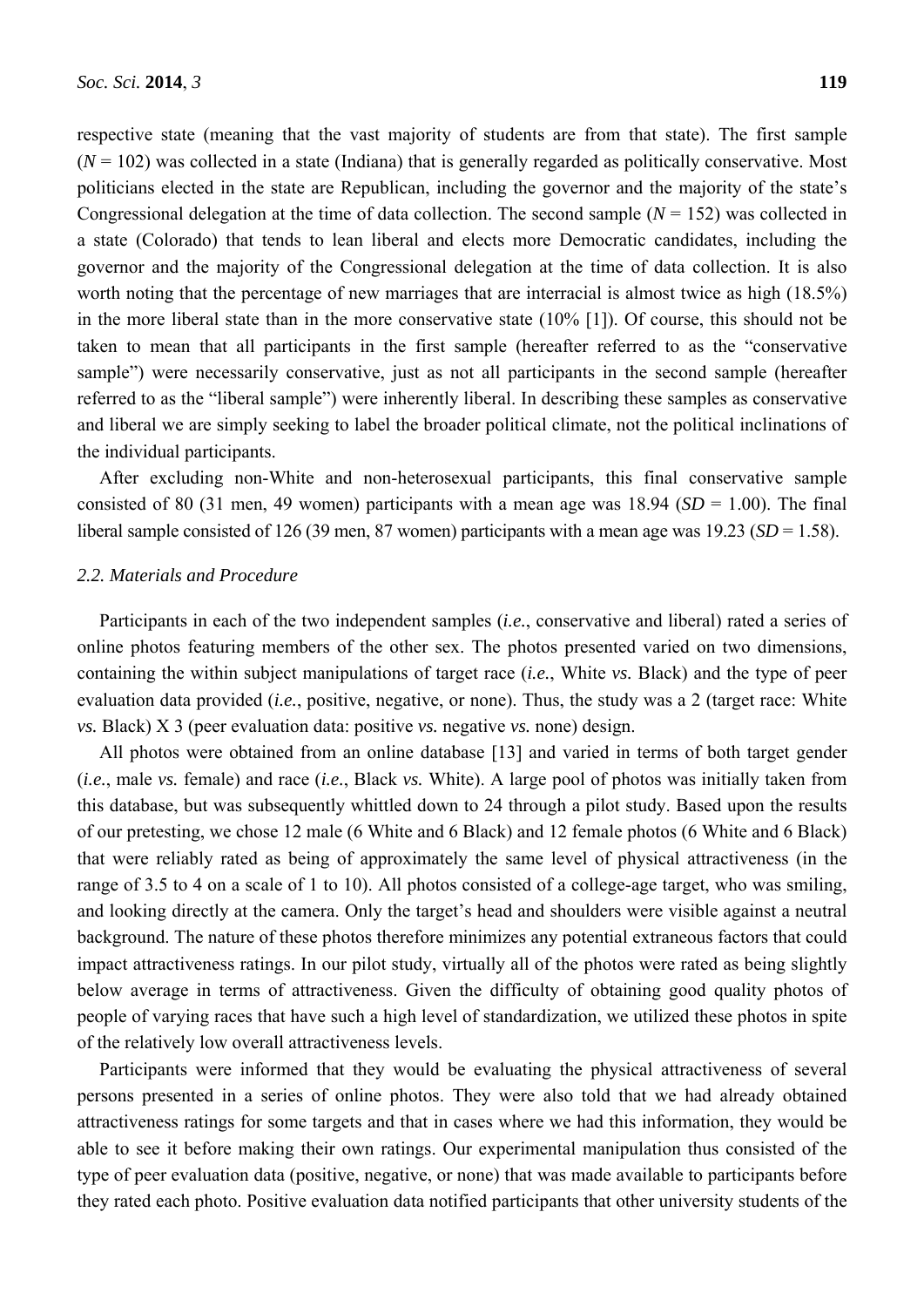same gender and sexual orientation found the target to be relatively attractive (*i.e.*, other students rated them between 5 and 6 on a 1–10 scale, with higher numbers indicating greater attractiveness). Negative evaluation data notified participants that other university students of the same gender and sexual orientation found the target to be relatively unattractive (*i.e.*, other students rated them between 2 and 3 on a 1–10 scale, with lower numbers indicating less attractiveness). For photographs that received no peer evaluation data, participants were simply notified that no attractiveness information had been previously collected for the photo. In reality, all peer evaluation data was fabricated and was designed solely to manipulate social influence.

In total, each participant rated 12 photos of other sex targets over the course of the study, half of which were Black and half of which were White. Each form of peer evaluation data (positive, negative, none) was presented twice across the Black targets and twice across the White targets, meaning that all participants were exposed to all forms of social influence. Before rating the 12 critical photos, each participant was asked to evaluate two filler photos that contained no peer evaluation data in order to familiarize them with the task.

The presentation of the stimulus materials was loosely modeled after the popular Hot or Not website (www.hotornot.com). Participants first indicated which photoset (male or female) they would like to rate based upon their own pattern of sexual attraction. Each photo was then presented individually on a computer screen. For each photo, participants were asked to rate the attractiveness of the target and, separately, their interest in dating the target on a scale of 1 (*not at all attractive/not at all interested*) to 10 (*extremely attractive/extremely interested*). In cases where peer evaluation data was given, it appeared prominently above the photo in order to ensure that participants noticed it. All photos and peer evaluation data were presented in a random order.

After completing the photo ratings, participants filled out a series of questionnaires, including standard demographics and the 7-item Modern Racism Scale (MRS; alpha = .76 in each sample) [14]. The MRS included items such as "discrimination against blacks is no longer a problem in the United States" and was scored such that higher numbers indicate higher levels of racism. A 5-item measure of political orientation was also included as a check to ensure that levels of conservatism did indeed differ across the samples (alpha = .92 in each sample) [15]. The political orientation scale included items such as "the major national media are too liberal for my tastes" and was scored such that higher numbers indicate more conservatism. The MRS and political orientation items were rated on a scale ranging from 1 (*strongly disagree*) to 7 (*strongly agree*). Upon completion of these questionnaires, participants were fully debriefed.

# **3. Results**

All analyses were conducted using PROC MIXED (mixed linear model) with SAS 9.3, allowing for the repeated measurements of attraction and dating interest for the targets. The degrees of freedom for the denominator were computed using the between and within method, and the covariance structure was specified to be unstructured. Predictors of the dependent variables included target race (Black *vs.* White), peer evaluation data (positive *vs.* negative *vs.* none), sample (politically liberal *vs.* conservative), and the participants' levels of modern racism.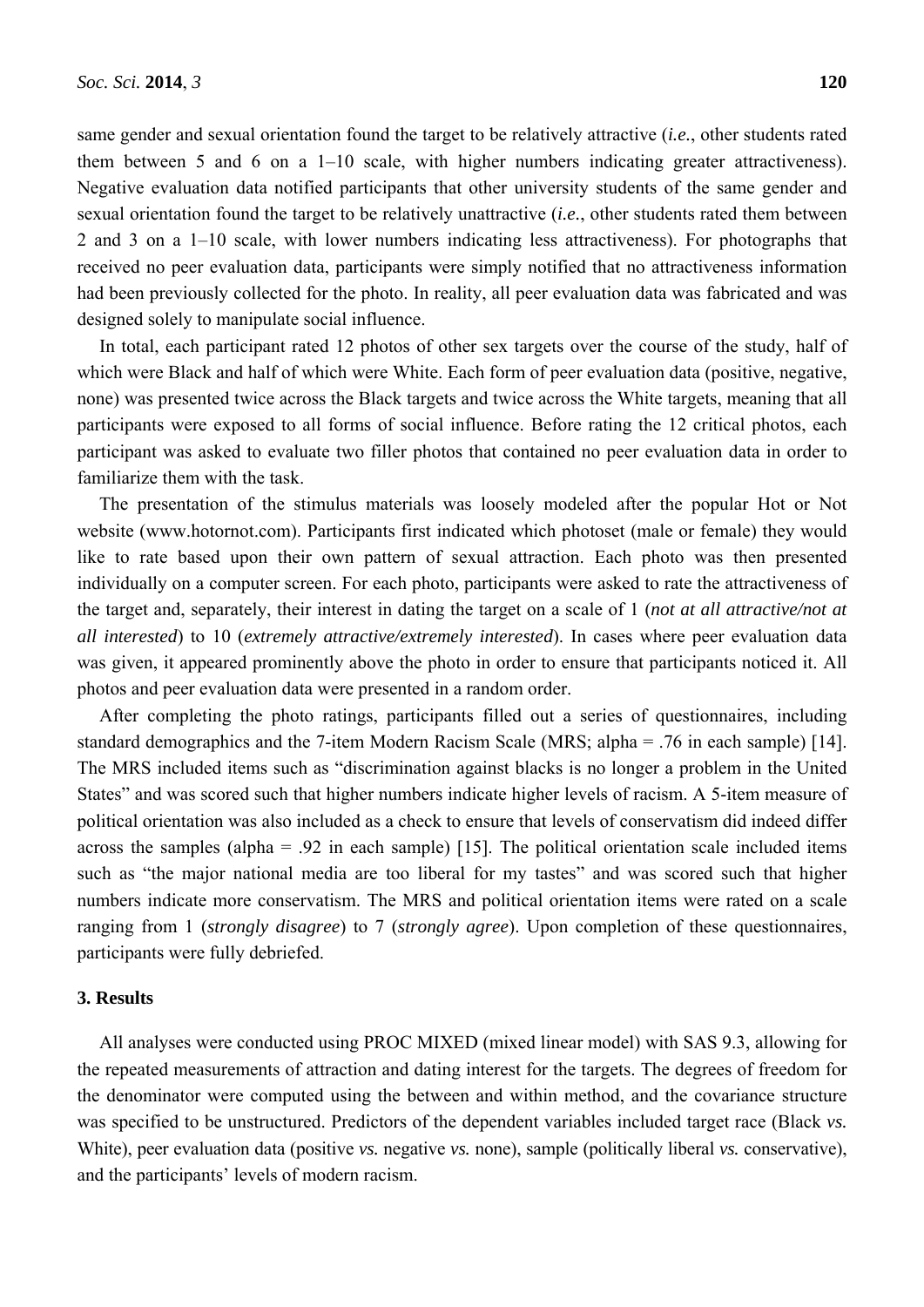# *3.1. Preliminary Analyses*

Scores on the Modern Racism Scale and political orientation measure were compared for the two samples in order to confirm that the anticipated political characteristics of these samples did indeed differ. As expected, the mean racism score in the conservative sample  $(M = 2.93, SD = 1.07)$  was significantly higher than it was in the liberal sample  $(M = 2.34, SD = 0.93)$ ,  $t(204) = 4.18, p < .001$ . Likewise, levels of political conservatism were significantly higher in the conservative sample  $(M = 4.23)$ , *SD* = 1.58) than they were in the liberal sample ( $M = 3.59$ ,  $SD = 1.77$ ),  $t(204) = 2.64$ ,  $p < .01$ .

## *3.2. Social Influence Analyses*

We began our primary analyses by combining the data from the two samples into a two-level stacked dataset, in which participants' ratings of attractiveness and dating interest for the twelve targets were nested within participant. See Table 1 for mean attractiveness ratings and Table 2 for mean dating interest ratings by sample, target race, and social influence condition. Using PROC MIXED in SAS 9.3, we first tested whether the peer evaluation data provided impacted participants' ratings of the dependent variables. Results indicated that peer evaluation data was significantly associated with ratings of attractiveness,  $F(2,506) = 83.84$ ,  $p < .001$ , and dating interest,  $F(2,506) = 45.31$ ,  $p < .001$ . Compared to participants who received no peer evaluation data, participants who received positive information rated the target as significantly more attractive ( $t = -11.87$ , Tukey-adjusted  $p < .001$ ) and dateable ( $t = -8.39$ , Tukey-adjusted  $p < .001$ ). Participants who received positive information also rated the target at significantly more attractive ( $t = -10.41$ , Tukey-adjusted  $p < .001$ ) and dateable  $(t = -8.09$ , Tukey-adjusted  $p < .001$ ) than did those who received negative information. However, participants who received no information provided statistically equivalent ratings for attractiveness (*t* = 1.46, Tukey-adjusted  $p = .31$ ) and dating interest ( $t = 0.29$ , Tukey-adjusted  $p = .77$ ) as those who received negative information.

|                             | <b>Conservative Sample</b> |                     | <b>Liberal Sample</b> |                     |
|-----------------------------|----------------------------|---------------------|-----------------------|---------------------|
| <b>Peer Evaluation Data</b> | <b>Black Target</b>        | <b>White Target</b> | <b>Black Target</b>   | <b>White Target</b> |
| <b>Positive</b>             | 3.57(1.61)                 | 3.95(1.66)          | 4.01(1.73)            | 4.14(1.41)          |
| <b>Negative</b>             | 3.09(1.63)                 | 3.05(1.51)          | 3.40(1.56)            | 3.35(1.39)          |
| <b>None</b>                 | 2.88(1.47)                 | 3.28(1.40)          | 3.14(1.39)            | 3.33(1.29)          |

**Table 1.** Mean attractiveness ratings by type of peer evaluation data, target race, and sample.

Note: Numbers in parentheses represent standard deviations.

**Table 2.** Mean dating interest ratings by type of peer evaluation data, target race, and sample.

|                             | <b>Conservative Sample</b> |                     | <b>Liberal Sample</b> |                     |
|-----------------------------|----------------------------|---------------------|-----------------------|---------------------|
| <b>Peer Evaluation Data</b> | <b>Black Target</b>        | <b>White Target</b> | <b>Black Target</b>   | <b>White Target</b> |
| <b>Positive</b>             | 2.48(1.62)                 | 2.23(1.53)          | 2.78(1.85)            | 2.92(1.76)          |
| <b>Negative</b>             | 2.23(1.53)                 | 2.39(1.65)          | 2.29(1.74)            | 2.38(1.60)          |
| <b>None</b>                 | 1.95(1.35)                 | 2.56(1.62)          | 2.26(1.63)            | 2.41(1.59)          |

Note: Numbers in parentheses represent standard deviations.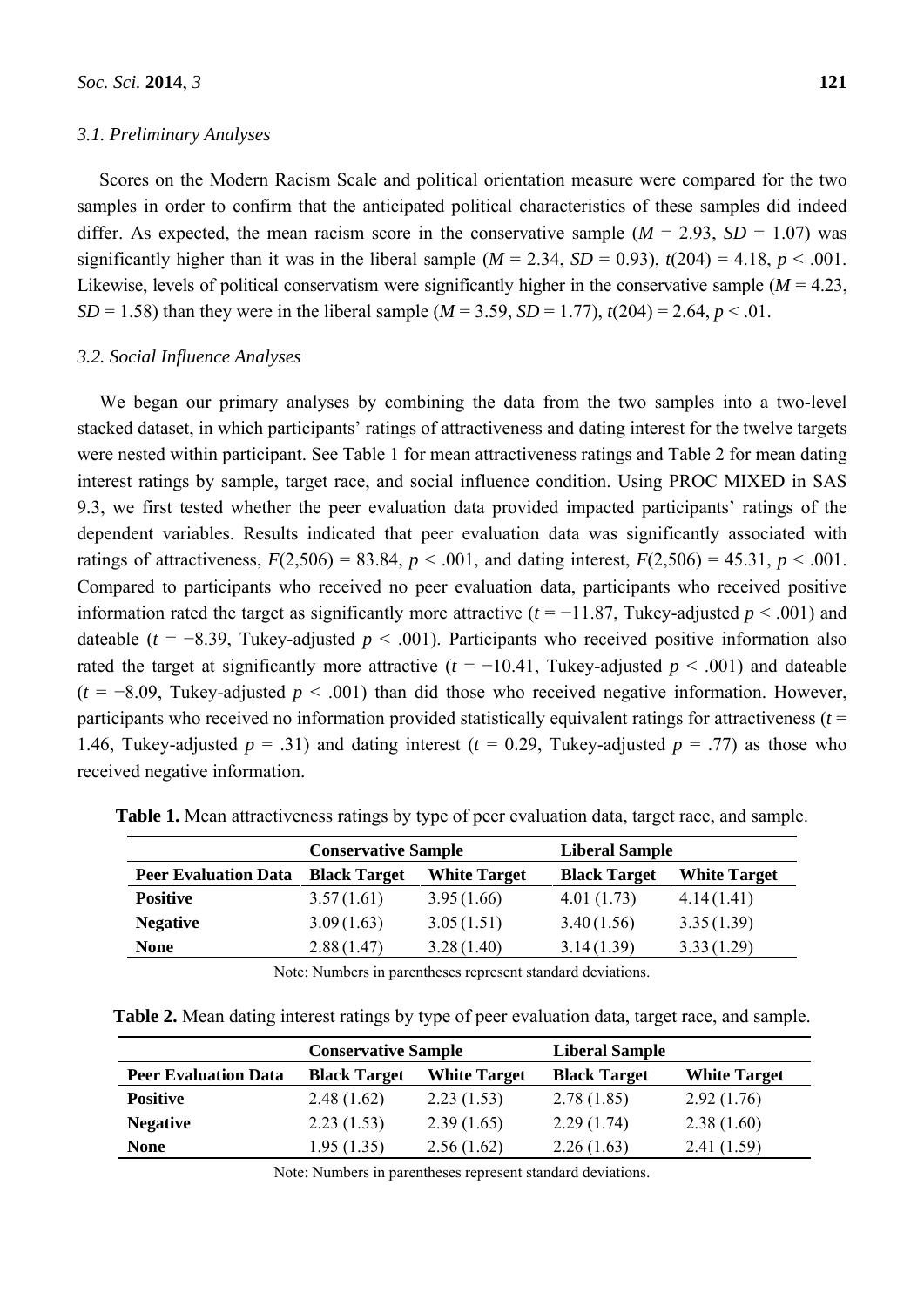Next, we examined whether target race moderated the impact of peer evaluation data on the dependent variables. First, a model containing the main effects of peer evaluation data and target race revealed that target race was a significant predictor of attractiveness ratings, above and beyond the effect of peer evaluation data  $(F(1, 253) = 4.04, p = .05)$ , such that White targets were viewed as more attractive than Black targets. The interaction between target race and social influence condition significantly predicted attractiveness ratings ( $F(2, 506) = 4.58$ ,  $p = .01$ ). Additionally, including this interaction term significantly improved model fit from the model with only the two main effects (-2 Log Likelihood = 11348.8 vs. 11339.6,  $\chi^2 = 9.2$ ,  $p < .01$ ). When given no information, Black targets were evaluated as less attractive than were White targets (*t* = 2.87, Tukey-adjusted *p* = .05). However, Black and White targets were evaluated equivalently when given negative information  $(t = -1.24$ , Tukey-adjusted  $p = .82$ ) and when given positive information ( $t = 1.85$ , Tukey-adjusted  $p = .43$ ). See Table 3 for the least square means from this analysis. These results indicate that in the two critical social influence conditions (*i.e.*, positive *vs.* negative), target race did not moderate the effects of the peer evaluation data; target race only affected attractiveness ratings in the absence of peer evaluation data.

|                             | <b>Attractiveness</b><br><b>Race of Target</b> |                   | <b>Willingness to Date</b><br><b>Race of Target</b> |            |
|-----------------------------|------------------------------------------------|-------------------|-----------------------------------------------------|------------|
| <b>Peer Evaluation Data</b> |                                                |                   |                                                     |            |
|                             | <b>Black</b>                                   | White             | <b>Black</b>                                        | White      |
| <b>Positive</b>             | $3.79_a$                                       | $3.95_a$          | $2.66_{z}$                                          | $2.91_{v}$ |
| <b>Negative</b>             | $3.27_a$                                       | $3.16_a$          | $2.26_{z}$                                          | $2.38_{z}$ |
| <b>None</b>                 | $2.99_a$                                       | 3.25 <sub>h</sub> | $2.14_{z}$                                          | $2.47_v$   |

**Table 3.** Least square means for ratings of attractiveness and willingness to date by type of peer evaluation data and target race.

Note: Differing subscripts within rows indicate significant mean differences,  $p < .05$ .

Second, a model containing only the main effects of peer evaluation data and target race revealed that target race significantly predicted willingness to date the target, above and beyond the effect of peer evaluation data  $(F(1, 253) = 26.06, p < .001)$ , such that participants reported greater willingness to date White targets than Black targets. The interaction between target race and social influence condition did not predict willingness to date the target  $(F(2, 506) = 1.86, p = .16)$ ; however, including this interaction term significantly improved model fit from the model with only a main effect, as was the case with attractiveness ratings (-2 Log Likelihood = 10692.9 *vs.* 10696.6,  $\chi^2 = 3.7$ ,  $p < .05$ ). Consequently, we examined the interactive effect. As with the attractiveness ratings, when given no information, participants were less interested in dating Black targets than White targets  $(t = 4.21)$ , Tukey-adjusted  $p \leq 0.01$ ), but there was no significant difference between the target races when participants were given negative information ( $t = 1.50$ , Tukey-adjusted  $p = .13$ ). Unlike the attractiveness ratings, when given positive information, White targets were rated as significantly more dateable than were Black targets ( $t = 3.14$ , Tukey-adjusted  $p < .01$ ). See Table 3 for the least square means from this analysis. These results indicate that target race only moderated the effects of peer evaluation data when that information was absent or when it was positive; when the information was negative, target race had no effect. These simple effects should be interpreted with caution, however, given the nonsignificant interaction term and the modest improvement in model fit afforded by the interaction.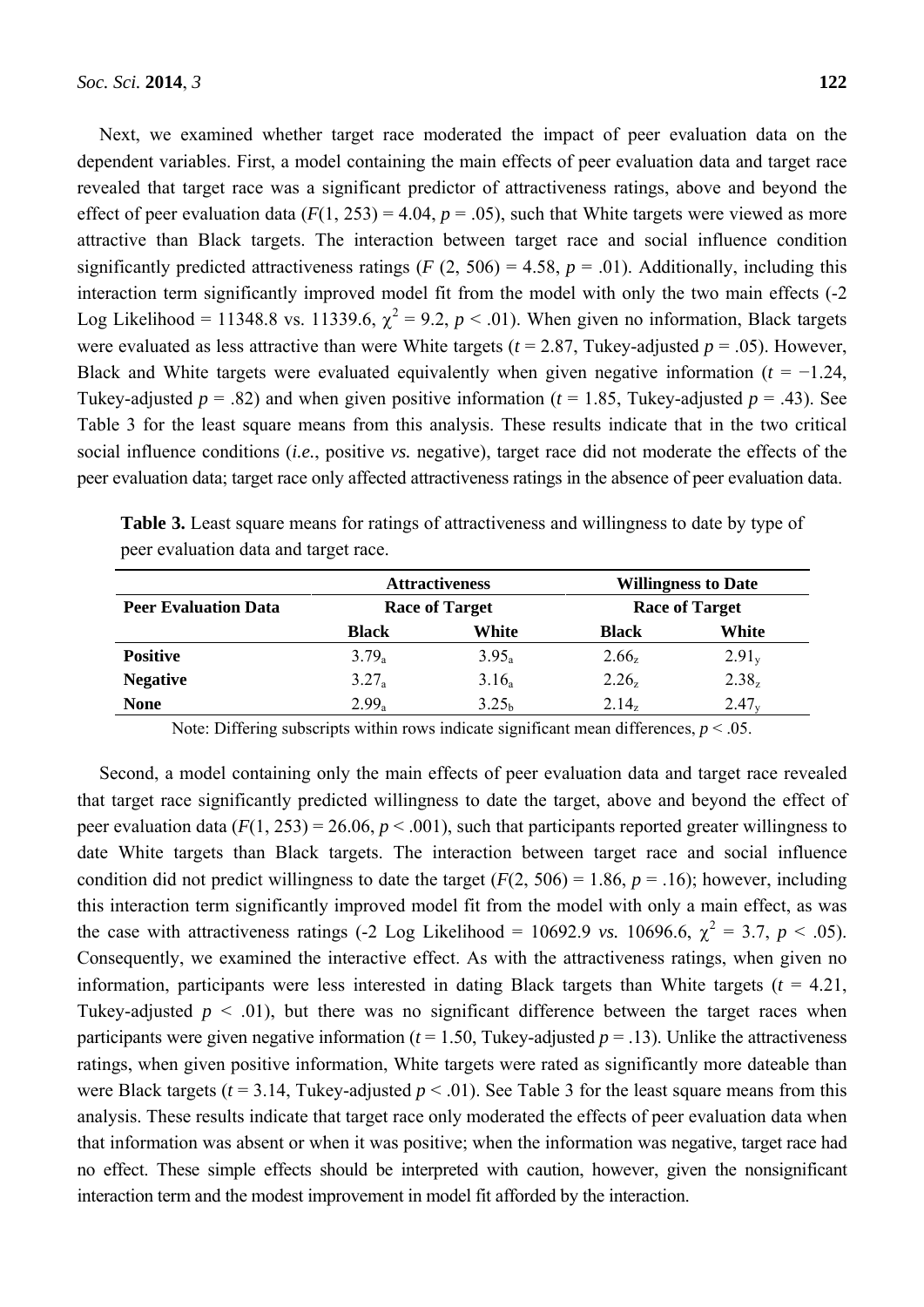#### *3.3. Analyses with Conservatism and Modern Racism*

We considered whether the nature of the sample further moderated the associations documented above. First, we examined the possible two-way interactions separately. The two-way interaction between sample (*i.e.*, liberal *vs.* conservative) and social influence condition did not significantly predict ratings of attractiveness  $(F(2, 504) = 0.88, p = .41)$  or willingness to date the target  $(F(2, 504) = .76,$  $p = .47$ ), contrary to expectations. However, the two-way interaction between race of the target and the sample was significant for both ratings of attractiveness  $(F(1, 252) = 4.69, p = .03)$ , and willingness to date the target  $(F(1, 252) = 7.42, p < .01$ . The nature of these interactions was such that Black and White targets did not significantly differ on attractiveness (respectively,  $M = 3.50$ , and  $M = 3.51$ ;  $t(252) = .13$ , *Tukey-adjusted p* = .99) or dateablility (respectively, *M* = 2.44 and *M* = 2.57, *t*(252) = 2.17, *Tukey-adjusted*  $p = .13$ ) in the liberal sample; in contrast, White targets were viewed as significantly more attractive than Black targets (respectively,  $M = 3.36$  and  $M = 3.12$ ;  $t(252) = 2.91$ , *Tukey-adjusted p* = .02) and more dateable than Black targets (respectively,  $M = 2.61$  and  $M = 2.22$ ,  $t(252) = 5.30$ , *Tukey-adjusted p* < .001) in the conservative sample. The three-way interaction between social influence condition, target race, and sample was not significant for attractiveness  $(F(2, 504) =$ 0.74,  $p = .48$ ) or for willingness to date ( $F(2, 504) = 1.39$ ,  $p = .25$ ). Together, these results suggest that whereas the conservative sample indeed viewed Black targets as less attractive than White targets overall, they were influenced by the peer evaluation data in the same way as were those in the liberal sample, whose ratings of Black and White targets did not significantly differ.

For exploratory purposes, we also considered whether racism scores were associated with interest in interracial dating and whether they moderated the effects of social influence. Although they are distinct constructs, conservatism and racism share common variance [10] and might be expected to yield similar results in this context. If so, it would suggest that part of the reason political climate is linked to interracial dating interest may be attributable to regional differences in racism. Indeed, the pattern of results was largely similar when using the individual difference measure of modern racism as a predictor instead of sample. In this case, there was no significant interaction between modern racism scores and social influence condition both in predicting attractiveness  $(F(2, 2788) = 0.07, p = .93)$  and willingness to date the target  $(F(2, 2786) = 0.05, p = .95)$ ; however, the interaction between modern racism scores and target race was significant for both attractiveness  $(F(1, 2790) = 32.95, p < .001)$  and willingness to date  $(F(1, 2788) = 20.73, p < .001)$ . The nature of these interactions were such that modern racism was unrelated to ratings of attractiveness ( $b = -0.06$ ,  $t(252) = -0.74$ ,  $p = .046$ ) and dating interest  $(b = -0.01, t(252) = -0.20, p = .85)$  for White targets, but significantly and negatively associated with ratings of attractiveness  $(b = -0.35, t(252) = -4.26, p < .001)$  and dating interest  $(b =$ −0.22, *t*(252) = −3.07, *p* < .01) for Black targets. The three-way interaction between modern racism, social influence condition, and target race was not significant for attractiveness  $(F(2, 2782) = 1.95, p = .14)$ or for dating interest  $(F(2, 2780) = 1.51, p = .22)$ .

# **4. Discussion**

Across two very different college student samples, we found reliable effects of social influence on participants' attraction to prospective romantic targets. Specifically, participants found targets of both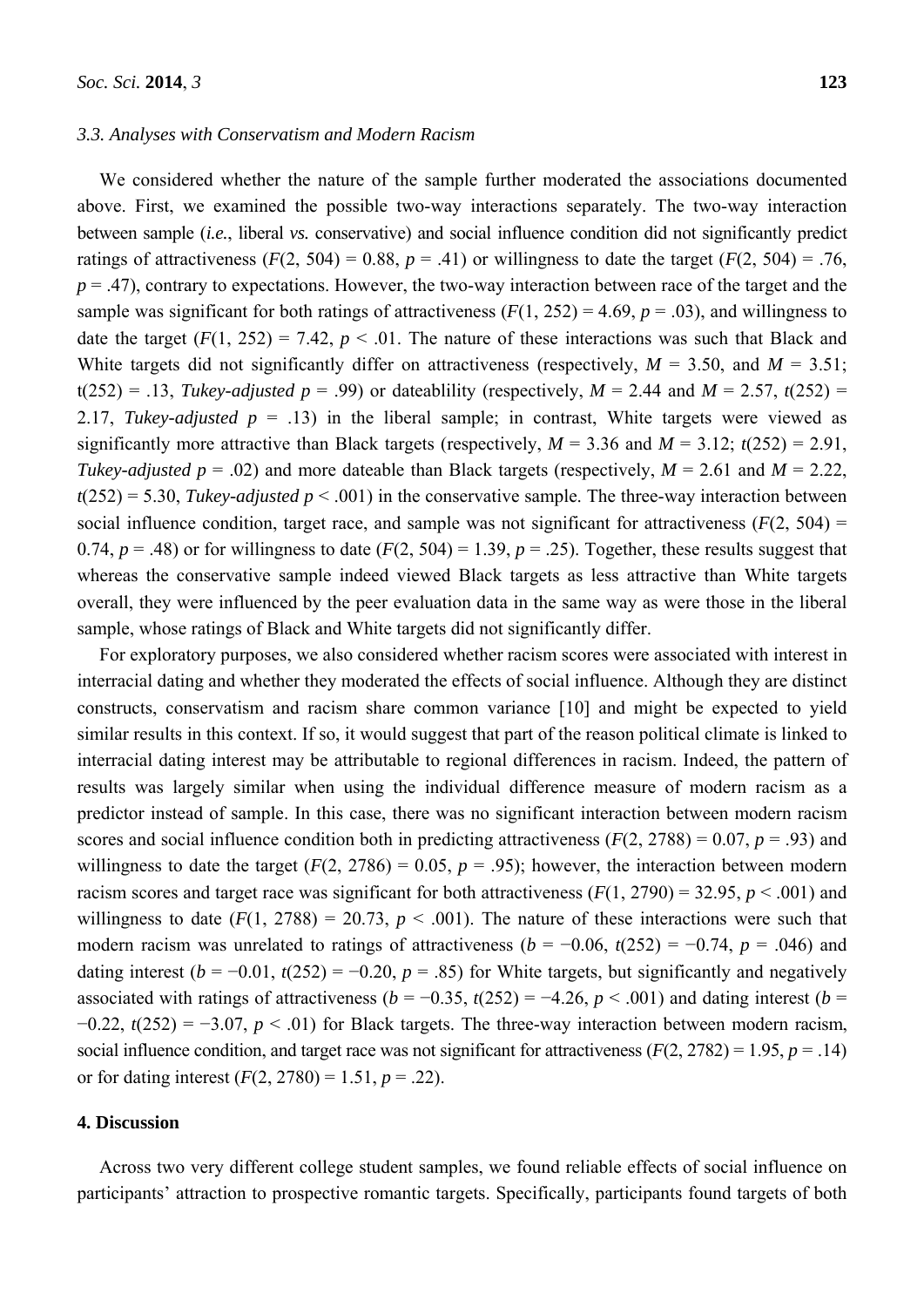their own and another race to be more attractive and dateable when presented with positive rather than negative peer evaluation data, consistent with hypotheses. These findings are in line with past research on social influence and attraction [8,9] and suggest that, in developing our own standards of attractiveness, we appear to take into account the standards of others. However, the current work is a significant extension of past studies in this area in that it demonstrates that social influence effects extend to non-traditional romantic targets. When provided with no information, participants found White targets to be significantly more attractive than Black targets. However, social influence information largely led this difference to disappear; for the most part, White and Black targets were rated similarly regardless of whether positive or negative peer evaluation data was provided, which suggests that the standards of others are highly influential in determining individuals' own standards.

It could be argued, based upon previous research linking political orientation to interracial dating desire [4], that the effect of social influence would be moderated by the nature of the sample. Perhaps White individuals in politically conservative contexts, or individuals high in modern racism, would be less influenced by the standards of others when evaluating the attractiveness and dateability of a Black target. However, the hypothesized sample by social influence interactions did not reach significance, indicating that no group of participants was immune to the effects of social influence. Analyses with the modern racism variable revealed the same thing (*i.e.*, regardless of level of racism, participants were affected by social influence in the same way). This speaks to how powerful social influence can be; even for those people who may be predisposed to evaluate members of certain races negatively, social influence information can still impact their evaluations.

That said, we found that in our more conservative sample, participants tended to rate same race targets as more attractive and dateable than different race targets, while in the liberal sample, there were no differences in these ratings based upon target race. Had the social influence manipulation been equally potent across samples, this effect might have disappeared. This finding thus suggests that the social influence manipulation did not completely override the effects of preexisting differences in racial attitudes and political climate.

Our predictions were not entirely supported with respect to where the no information control condition fell relative to the positive and negative conditions. We consistently found that attraction ratings were lower in the no information than in the positive condition, which was to be expected. In contrast, the no information condition did not differ reliably from the negative condition. There are several possible explanations for this. One is that the overall attractiveness of the targets was already below average to begin with, so there was more room for ratings to move up than to move down. Thus, if the baseline level of attractiveness had been higher to start, the negative information may have been more effective at pulling ratings down. Another possible explanation is that a lack of confidence emerged in the no information conditions. Specifically, when presented with no peer evaluation data, participants may have erred on the side of giving ratings that were too low rather than too high, perhaps because people see more social risk associated with providing a rating that is too high rather than too low.

The present research provides us with important insight into factors that may predispose individuals to pursue an interracial romance. Although we know that social network members' opinions and beliefs may exert an important influence on the quality of ongoing relationships [16,17], our findings suggest that social networks may play an equally important role in affecting relationship initiation, specifically when it comes to starting a relationship with someone who comes from a different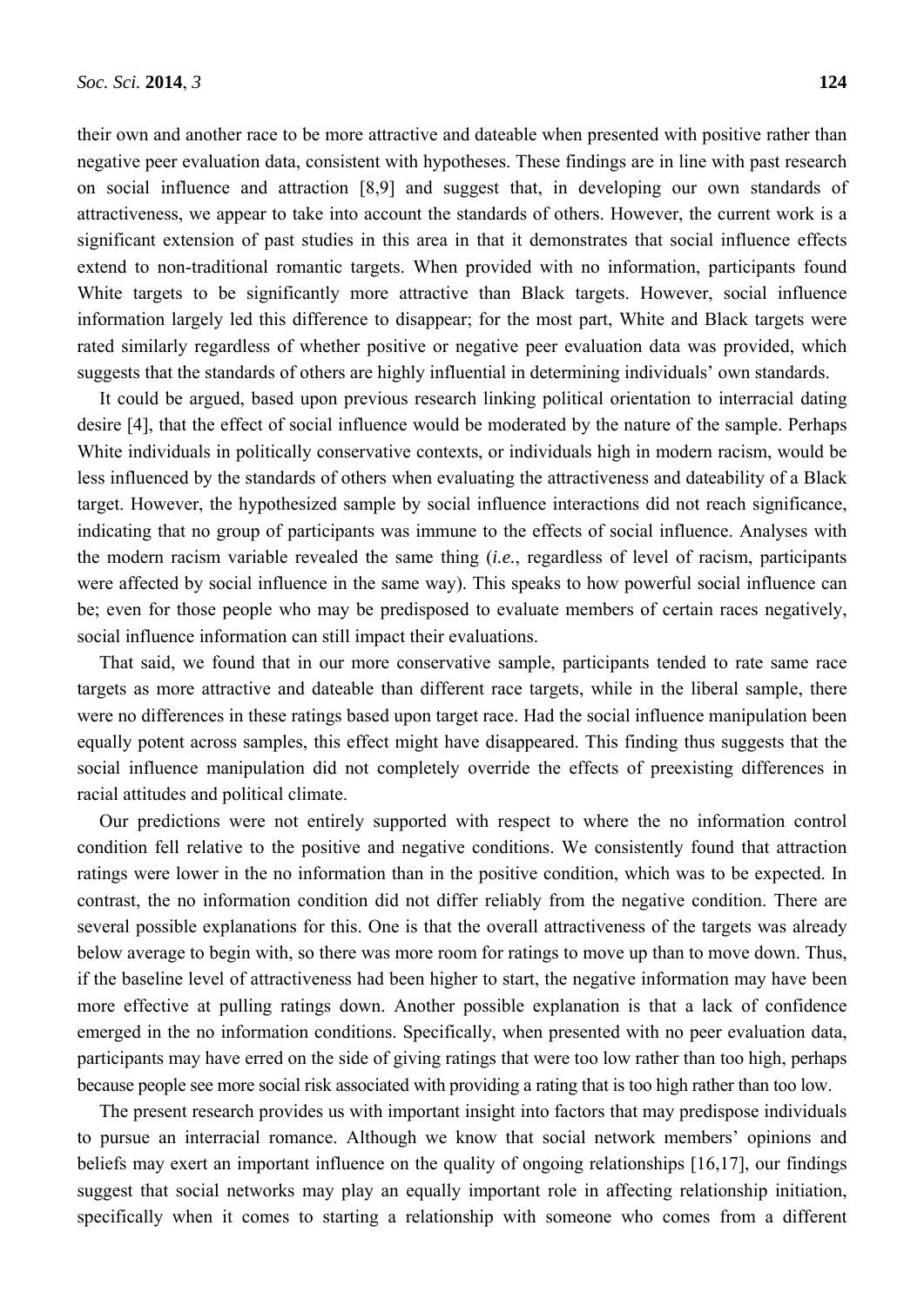demographic background. In addition, this work provides an important connection between the prejudice and relationships literatures in social psychology. The bridge between these areas has grown in recent years [2–4], but much remains to be learned as we continue to fuse research and theory on these topics.

#### *Strengths and Limitations*

The primary strengths of the present research reside in the experimental, within-subjects research design and the fact that the basic social influence findings were replicated across two dependent variables in two quite different student samples. We also tested two very different moderator variables (*i.e.*, the socio-political context of the sample and individual differences in racism) and found converging effects. As a result, we can have a certain degree of confidence in the results and conclusions.

That said, there are some important limitations that should be noted. First, this study only examined White, heterosexual participants' perceptions of Black targets of the other sex, which means our ability to make generalizations is limited. For one thing, it would have been interesting to consider whether social influence and socio-political contexts have similar effects on Blacks' perceptions of White targets (*i.e.*, do the effects extend equally to members of dominant and non-dominant groups?); however, we lacked statistical power to make this comparison. In addition, it would have been interesting to examine different types of interracial relationships because White-Black is just one of many possible racial combinations. Thus, whether these same results would hold in a larger and more diverse sample of participants, as well as for a wider range of targets is a worthwhile area of inquiry for future research. Although we would anticipate that the basic social influence effect would consistently emerge, the strength of such effects would likely vary when examining different racial combinations, given that social distance varies across racial groups and that certain interracial combinations appear to be more socially accepted [18], which means that some may be more difficult to manipulate than others. Likewise, the specific racial combinations that are considered more or less taboo varies cross-culturally, which suggests that culture may be another important moderator variable to consider. Related to this, participant gender is another moderator that should be addressed in future studies, given that some research has found that White women have more positive attitudes toward dating someone outside of their race than White men [19]. Unfortunately, given that our sample was disproportionately female, we lacked statistical power to give adequate consideration to potential gender effects; however, it would be worth exploring whether men and women are equally susceptible to social influence effects of this nature in future research.

Second, as previously mentioned, the overall attractiveness of the targets used in this study was below average, which may have made it easier for positive rather than negative social influence effects to emerge. It would be useful for future studies to use targets with a higher overall level of attractiveness to further explore the potential effects of negative information. Third, the dependent measures in this study (*i.e.*, attractiveness and dating interest ratings based only upon exposure to online photos) may not necessarily be a reliable indicator as to whether someone would want to start a relationship with a given target. Future research would therefore benefit from studying social influence effects in the context of a live interaction (e.g., through use of a speed-dating paradigm [4]), which would help to establish whether the effects observed in this study extend to what people actually do in a real life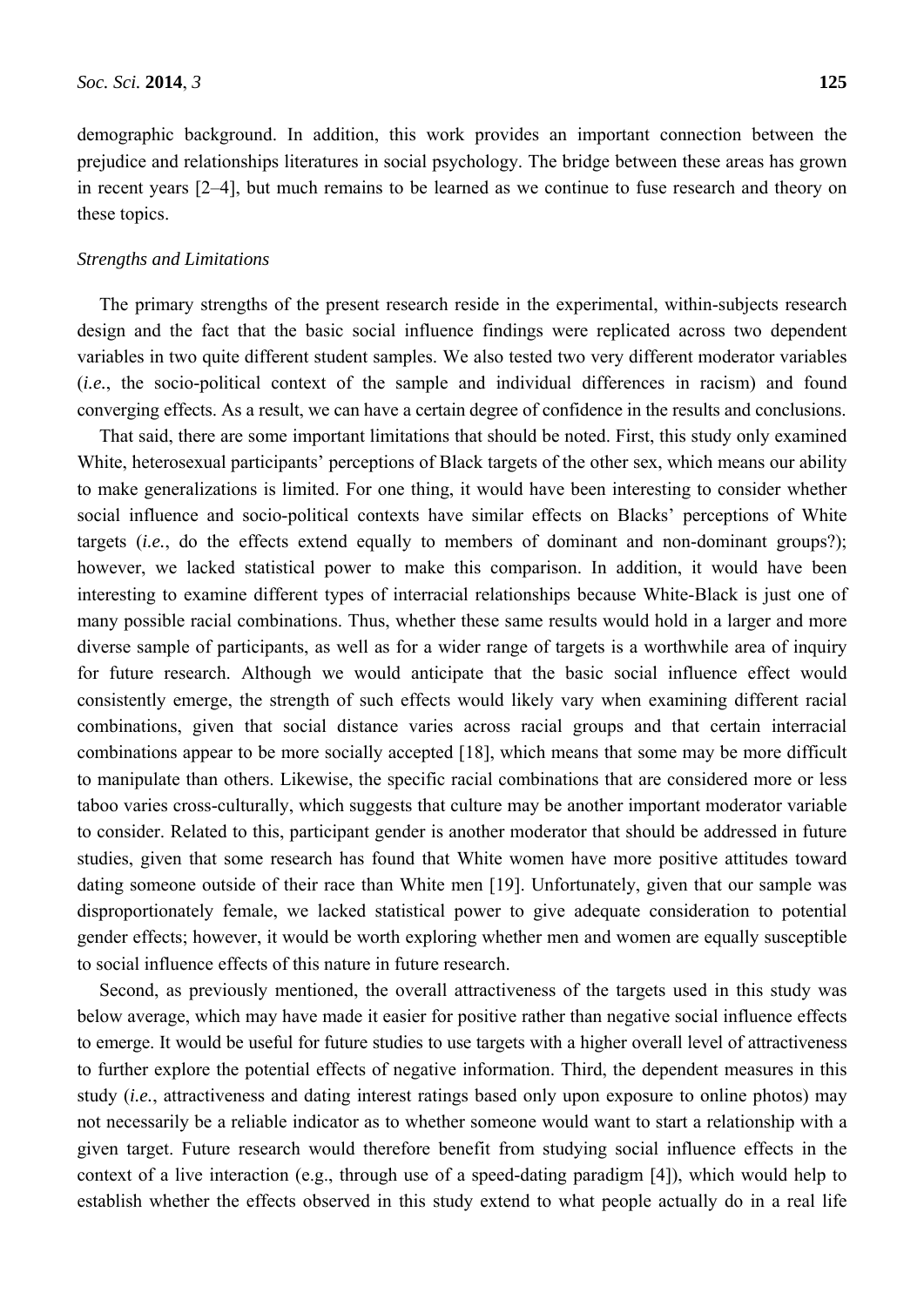romantic context. Fourth, we focused our analyses on the broad state level measure of political conservatism as opposed to an individual difference measure. However, future researchers might wish to consider whether there are unique or potentially interactive effects of different conservatism measures.

Finally, this study only considered the roles of peer influence and socio-political context in attitudes toward interracial relationships. There are likely to be numerous other factors that affect interest in dating outside of one's race, such as intergroup contact. For example, research has found that dating members of other racial groups reduces intergroup anxiety [20], which would presumably increase the likelihood of further interracial dating. Likewise, positive media portrayals of interracial couples generate positive attitudes toward such relationships [21]. In light of such findings, future research on peer influence and interracial relationships might give consideration to the potential moderating role that contact and such other factors might play.

# **5. Conclusions**

The prevalence of interracial relationships has grown considerably over the past few decades [1]. Despite this growth, relatively little research has addressed the question of why people are increasingly open to pursuing partners outside of their own race. The present research contributes to our understanding in this area by highlighting the important role that social influence plays in shaping our perceptions of attractiveness. Specifically, others' opinions and beliefs affect how we evaluate both traditional and non-traditional romantic targets.

# **Author Contributions**

Conceived and designed the experiment: Lehmiller and Graziano. Performed the experiment: Lehmiller. Analyzed the data: Lehmiller and VanderDrift. Wrote the paper: Lehmiller, Graziano, and VanderDrift.

# **Conflicts of Interest**

The authors declare no conflict of interest.

# **References**

- 1. Wendy Wang. "The rise of intermarriage: Rates, characteristics vary by race and gender*.*" http://www.pewsocialtrends.org/2012/02/16/the-rise-of-intermarriage/?src=prc-headline.
- 2. Justin J. Lehmiller, and Christopher R. Agnew. "Marginalized relationships: The impact of social disapproval on romantic relationship commitment." *Personality and Social Psychology Bulletin*  32 (2006): 40–51.
- 3. Justin J. Lehmiller, and Christopher R. Agnew. "Perceived marginalization and the prediction of romantic relationship stability." *Journal of Marriage and Family* 69 (2007): 1036–49.
- 4. Paul W. Eastwick, Jennifer A. Richeson, Deborah Son, and Eli J. Finkel. "Is love colorblind? Political orientation and interracial romantic desire." *Personality and Social Psychology Bulletin* 35 (2009):1258–68.
- 5. Melissa R. Herman, and Mary E. Campbell. "I wouldn't but you can: Attitudes toward interracial relationships." *Social Science Research* 41 (2012): 343–58.